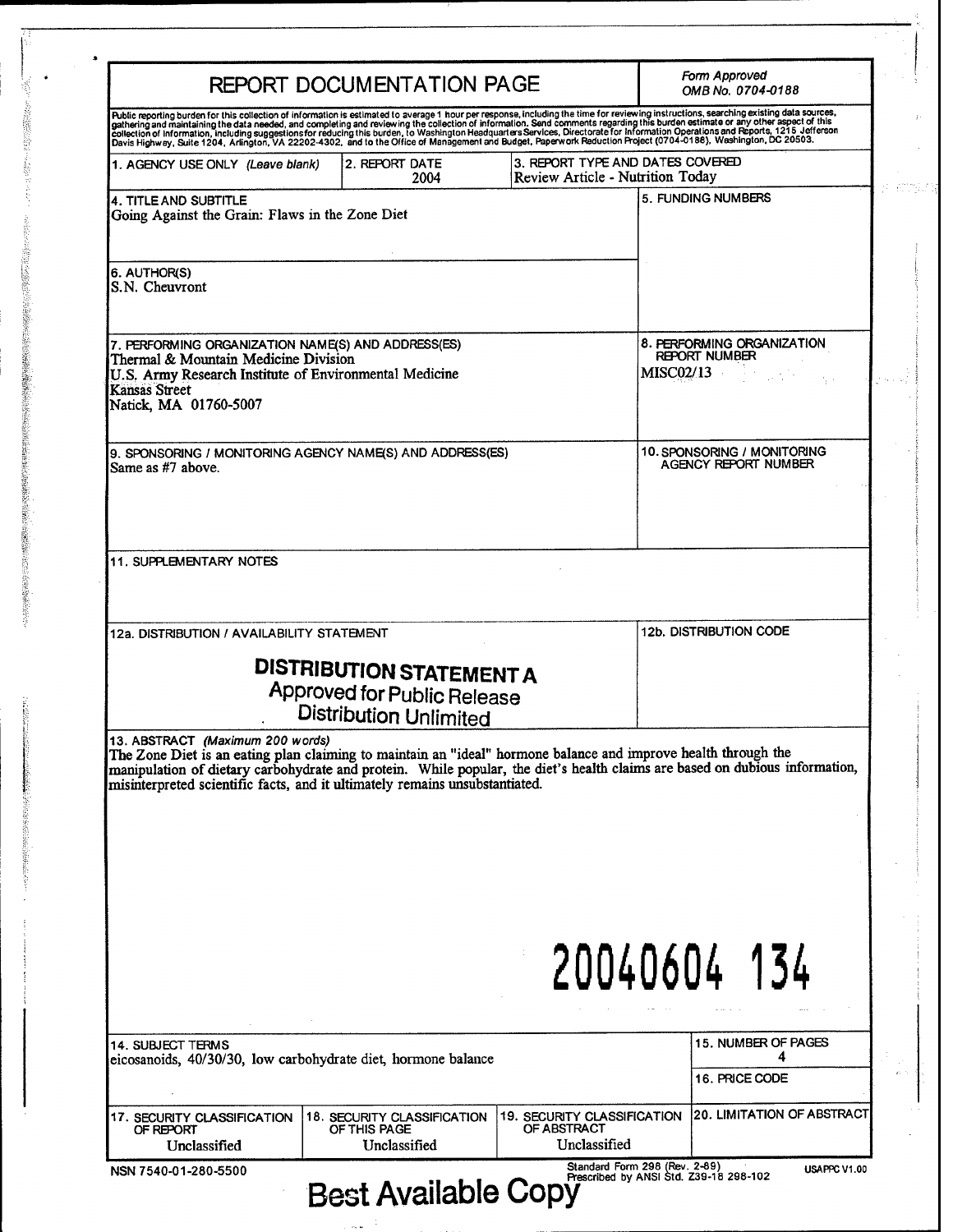# Nutrition Behavior and Performance



**V**

**-"S^**

**43**

**>>\*'i**

**•'4a**

# **Going Against the Grain**

Flaws in the Zone Diet

#### Samuel N. Cheuvront, PhD, RD

**The Zone Diet is an eating plan claiming to maintain an "ideal' hormone balance and improve health through the manipulation of dietary carbohydrate and protein. Although popular, the diet's health claims are based on dubious information and misinterpreted scientific facts, and it ultimately remains unsubstantiated.**

The Zone Diet is an eating plan that claims to maintain "ideal" hormone balance and improve health through the manipulation of dietary carbohydrate and protein. Eaters are urged to consume a specific protein-to-carbohydrate ratio (P: $C = .75$ ) with each meal to reduce their insulin-to-glucagon hormone ratios and to trigger biologic events that ultimately produce permanent weight loss, reduce chronic disease risk, and enhance sports performance.<sup>1-3</sup> Total calories recomnended on the Zone Diet are low, carbohydrate is approximately 100 g/day for sedentary people (40% of total energy intake), $3$  and low glycemic index foods are emphasized.<sup>1,2</sup>

Nutrition quackery is the entrepreneurial promotion of any diet that restricts food choices, boasts of therapeutic benefits related to health and disease, and is unsubstantiated by modern science.<sup>4</sup> The Zone Diet's formulation qualifies as modem nutrition quackery under this defini tion. Its rationale has been addressed and refuted in great detail elsewhere,<sup>3,5</sup> but it continues to be popular.<sup>3</sup> Like other popular low-carbohydrate diets, the Zone Diet is mass marketed to the public using claims (Table 1) that sound "scientific" but go against contemporary evidencebased nutrition science. This article provides a summary of the arguments used by Zone Diet proponents and the scientific evidence that refutes them.

# Fundamental Flaws in the Zone Diet Argument

#### **Zone Diet Proponents Endorse Metabolic Myths**

Weight loss is not dependent on the composition of the diet as long as total energy intake is adequately reduced.<sup>6</sup>

Also, when energy intake exceeds energy output, weight is gained independent of the dietary macronutrient composition.<sup>7,8</sup> However, strategies aimed at reducing obesity in America often target the need to eat less fat<sup>9,10</sup> because it is more energy dense than carbohydrate. Spontaneous food consumption and total energy intake increases when the diet is high in fat and decreases when the diet is low in fat.<sup>7,11</sup> Proponents of the Zone Diet and other low-carbohydrate diets argue that because data



show Americans growing more overweight while consuming less fat than ever before,<sup>12</sup> the fattening of America must result from an overemphasis on dietary carbohydrates, especially those with a high glycemic index (GI), which they claim may overstimulate the release of insulin and hasten the storage of fat and other nutrients.

Obesity is a disease often characterized by hyperinsulinemia. It is argued that eating carbohydrates, especially those with a high GI, promotes excessive insulin release (hyperinsulinemia), fat storage, and obesity.<sup>1,2</sup> Many

**Nutrition Today, Volume 39 • Number 2 • March/April**

# **BESTAVAILABLE COPY**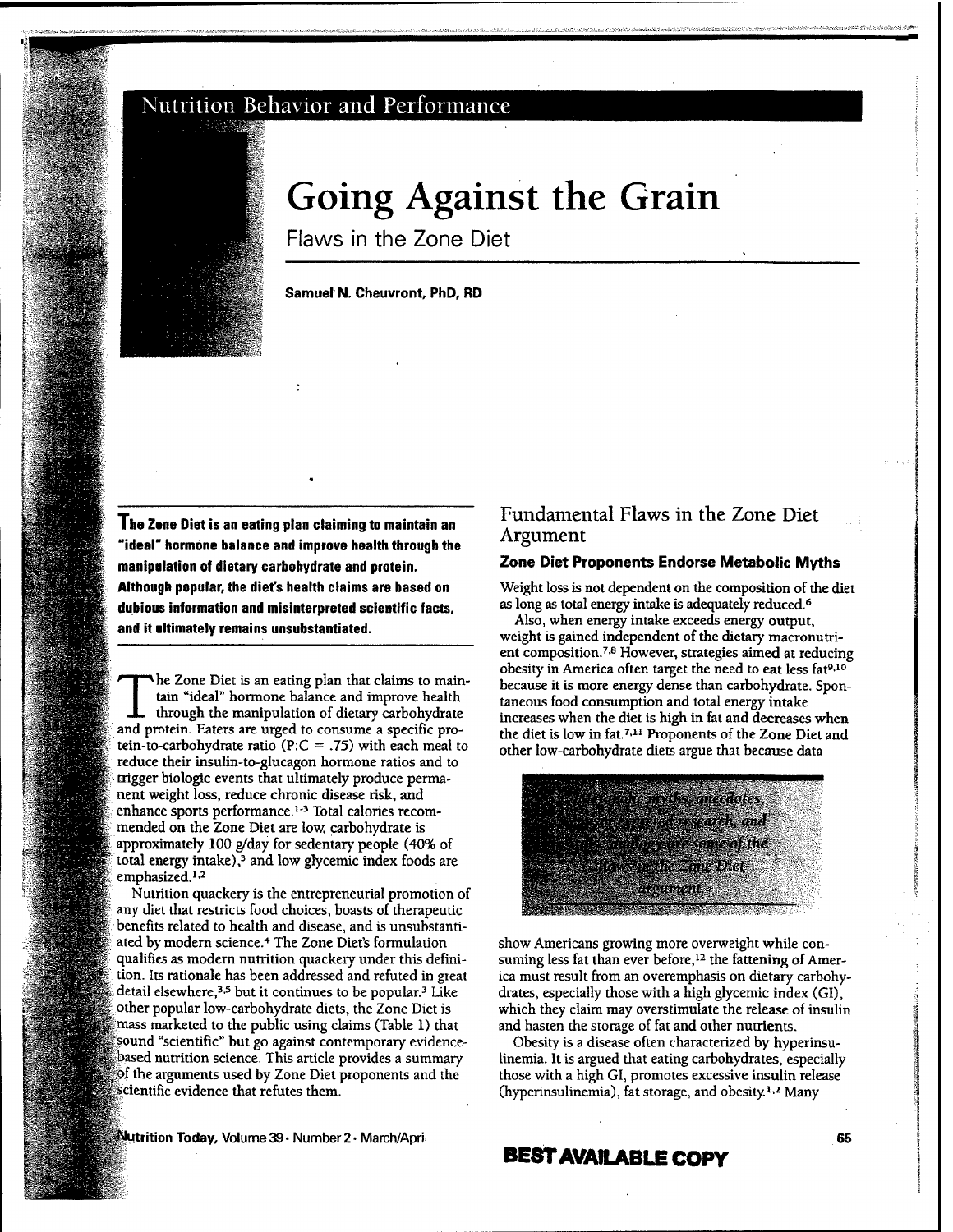# Nutrition Behavior and Performance Flaws in the Zone Diet



plausible relationships among these physiological factors exist, but they do not necessarily represent a causal chain. Reference to such a causal chain of events (ie, carbohydrates raise insulin levels, which results in obesity; therefore, carbohydrates cause obesity) is an example of "slippery-slope" reasoning. Although some studies show the potential for high GI carbohydrates to increase body weight,13 many dietary factors influence and alter the GI, including the presence of protein, fat, fiber, and other common food components.<sup>11</sup> As a result, there has been a de-emphasis on the GI in the management of obesity and chronic disease.<sup>11,14</sup> The pathophysiology of obesity is multifaceted and complex, but there is a simpler explanation for weight gain observed when fat intake is reduced, the first law of thermodynamics!

Although overfeeding fat remains a more efficient means of weight gain than overfeeding carbohydrate,<sup>8</sup> the first law of thermodynamics cannot be circumvented. When energy intake exceeds energy expenditure, weight is gained regardless of the energy source.<sup> $7,8$ </sup> According to a recent US Department of Agriculture (USDA) survey of more than 16,000 Americans,<sup>15</sup> fat intake (g/day) has not changed in the past 10 years. However, total energy intake has increased in concert with a decline in selfreported physical activity.<sup>15</sup> In fact, 30%-45% of men and women report little or no daily exercise, which coincides with more than 50% of adults being overweight.<sup>15</sup> The importance of physical activity to the energy balance equation is also underscored by the steep rise in obesity in Britain between 1980 and 1990, despite reductions in both fat intake and total energy intake during the same duration. Trends in obesity in Britain during that period were best tied to changes observed for number of cars per household and hours of television viewing.<sup>16</sup> An analysis of data from the National Weight Control Registry concluded that the most successful long-term weight maintenance strategy, even for men and women with extensive histories of overweight, was to eat fewer calories and increase physical activity.<sup>17</sup>

### **Zone Diet Proponents Rely on Anecdotes**

Many of the Zone Diet's arguments are based solely on anecdotes. One example is the claim that adherence to the Zone Diet, rather than a more traditional diet high in carbohydrate, was responsible for propelling many collegiate swimmers to Olympic success.' Their path to the medal stand cannot be attributed to any single factor, nor can we even be certain that the Zone Diet played any role at all. Anecdotes are not science. At best, they are a mere springboard to scientific inquiry. The reliable evidence that does exist concerning nutrition and sports performance is diametrically opposed to the adoption of a Zone Diet.<sup>5,18,19</sup> Specifically, endurance athletes require daily intakes of carbohydrate far in excess of Zone Diet recommendations to replace glycogen losses that reduce the ability to train and compete optimally at moderate to high exercise intensities.<sup>5,19</sup>

## **Zone Diet Proponents Misinterpret Research**

Zone Diet advocates wrongly interpret many studies that dispute its theories.<sup>1,20</sup> The results of experiments showing equivalent effects of 40% and 80% carbohydrate diets on endurance performance,<sup>21,22</sup> on the surface, support the Zone Diet concept and are portrayed as such by Zone Diet advocates.<sup>1,20</sup> However, these studies provided considerably more energy (3500-4700 kcal/day) and carbohydrates (5-12  $g$ /kg/day = 370-935 g/day) than even the highest Zone Diet recommendations for elite endurance athletes (Table 2). In another study,<sup>23</sup> Zone Diet proponents claim the diet<sup>20</sup> showed that a higher fat (38%) and lower carbohydrate (50%) diet enhanced oxygen uptake and improved endurance. This diet also provided 3500 kcal/day 6.7g/kg/day carbohydrates (438g/day), and a P:C of .24. The experiment included more than double the carbohydrate content allotted in the Zone Diet (Table 2), was within the guidelines for optimal carbohydrate intake for endurance exercise (5-10 g/kg/day)<sup>24</sup>, and resulted in a P:C ratio well below that in Zone Diet recommendations (.75). These diets are nothing like Zone Diets. In fact, the only study lo ever explicitly examine the impact of the Zone Diet on exercise performance, although limited in its methodology reported a 10% decline in endurance after only 7 days on the diet.<sup>25</sup>

## **Zone Diet Proponents Criticize Federal Nutrition Guidance**

Low-carbohydrate diet enthusiasts often attack federal food and nutrition policies aimed at reducing fat and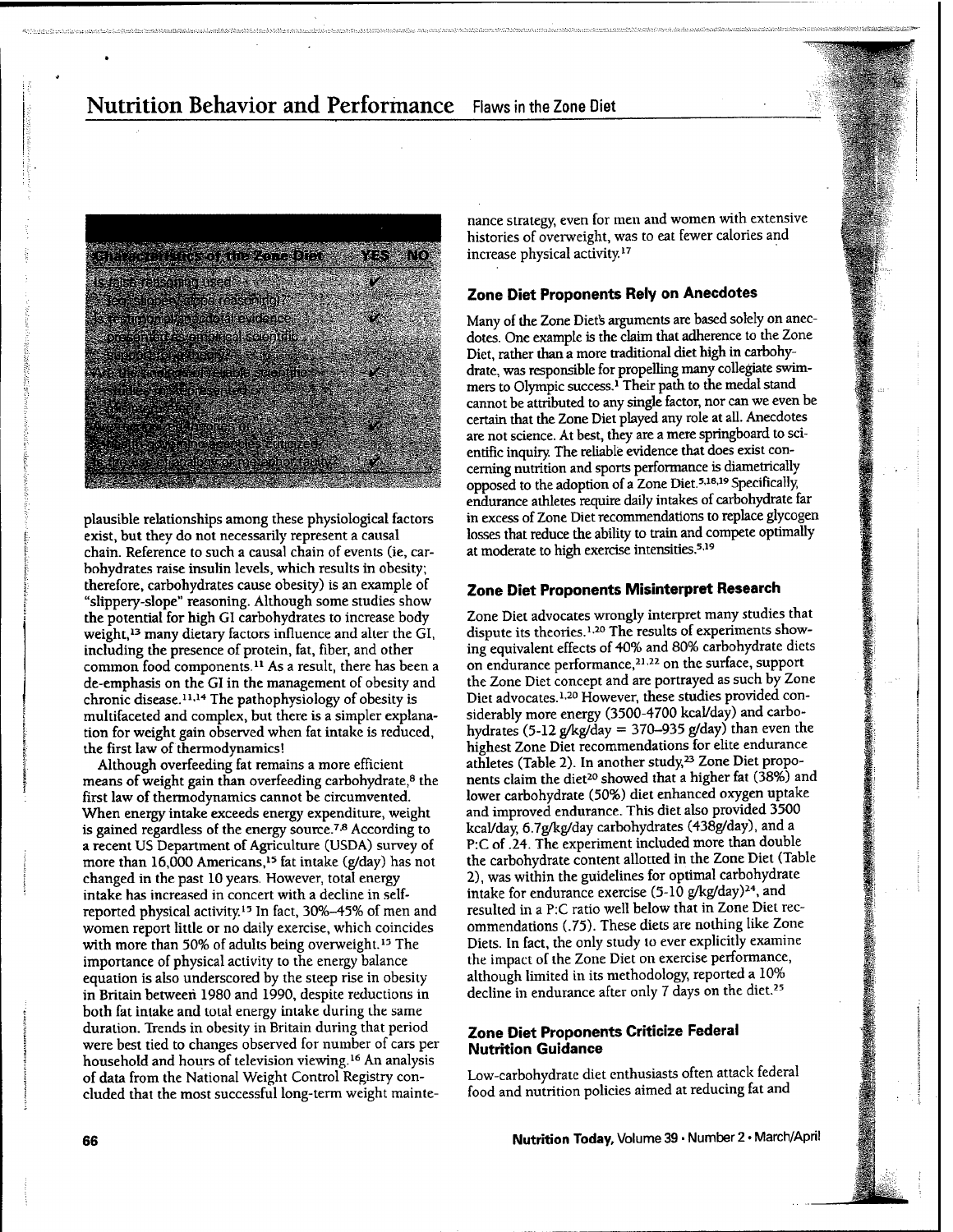

**Pnytoin (gKt**

> 130 **-30 30**

increasing carbohydrate intake. Zone Diet proponents contend that the federally recommended "healthy diet" (55% carbohydrate, 15% protein, and 30% fat) is "hormonally dead wrong" and has never been tested or proved to be healthy.<sup>1,26</sup> Given the quantity and quality of research in support of contemporary diet recommendations but the difficulty with which the message is conveyed to the pubhc, these remarks represent the epitome of public confusion and misinformation.

**"^ Biife4M).'**

*-ipn:*

**-i#**

 $\mathbf{r}$ ft »

*fir.*

**Fat- ;-;**

**'30"-;' '.**

*"t"*

**64**

The Institute of Medicine (lOM) is one of the organizations operated by the distinguished National Academy of Sciences (NAS). Current dietary recommendations emerged primarily from reports published by its committees,<sup>9</sup> as well as those issued by the Surgeon General<sup>4</sup> and the USDA.<sup>10</sup> These publications represent landmark achievements of rigorous scientific inquiry into nutritional approaches that reduce chronic disease. Although the long-term efficacy of adopting the Dietary Guidelines for Americans has never been tested, the validity and efficacy of its component recommendations for health were reviewed in a large cooperative effort organized by the American Heart Association.<sup>27</sup> Based on an extensive review of research and research-based recommendations already in place from numerous independent professional organizations, these guidelines were upheld and unified with remarkable agreement.<sup>27</sup> The National Nutrition Monitoring and Related Research Act of 1990 requires that the research on which the Dietary Guidelines for Americans is based be reviewed every 5 years and that revision be based only on current scientific evidence and medical knowledge.<sup>10</sup> Therefore, even legitimate sciencebased recommendations are subject to change as our understanding of nutrient-health interactions improves. Although the public may view the dynamic nature of nutrition science as fickle or confusing, it is actually a fine example of the self-correcting nature of science at work. Knowing the difference between what is and what is *not* sound nutrition science is the key.

### **Zone Diet Proponents Argue Using False Analogy**

**Ca'rbohyt4caft»\*' IT- Energy**

**(kcal)**

**1730 2020** - 1^030

**.' -**

Zone Diet advocates claim that the cattle industry has known for years that the best way to fatten cattle is to feed them copious quantities of grain.<sup>2,26</sup> They conclude that the same fattening fate will befall people eating pasta and bagels because humans are similar to cattle.<sup>2</sup> <sup>26</sup> In fact, the monogastric anatomy and physiology of human beings is different from their ruminant cattle counterparts. Unlike humans, cattle are herbivores capable of extracting a considerable amount of energy from fiber. Cattle subsist on a forage-based diet (grass) for most of their lives, yet there is little difference between the marbling of meat in grain-fed or grass-fed animals, as long as grains or grain concentrates are limited to the finishing phase of meat production.<sup>28,29</sup> In fact, the demand for leaner cuts of meat by health-conscious consumers has resulted in leaner cattle, even though carbohydrate remains the primary bovine dietary constituent. There are also unique differences in metabolism and the handling of macronutrients between ruminants and nonruminants<sup>30</sup> that make species comparisons inappropriate. The human-to-feedlot catrie analogy succeeds in grabbing consumer attention, but it fails as a scientific argument.

# Applications and Conclusions

Although adopting a Zone Diet is not harmful to health as are other more extreme low-carbohydrate diets,<sup>31</sup> the diet is a rigid and restrictive eating regimen (a more elaborate interpretation of the Zone Diet as it relates to nutritional adequacy can be found elsewhere).<sup>31</sup> More importantly, the diet's overblown health claims are based on dubious information and misinterpreted scientific facts and ultimately remain unsubstantiated.<sup>3,5</sup> The burden of proof rests with the Zone Diet and other low-carbohydrate diet advocates in demonstrating through well-controlled

**Nutrition Today,** Volume 39 · Number 2 · March/April 67 · Contract 67 · Contract 67 · Contract 67 · Contract 67 · Contract 67 · Contract 67 · Contract 67 · Contract 67 · Contract 67 · Contract 67 · Contract 67 · Contract